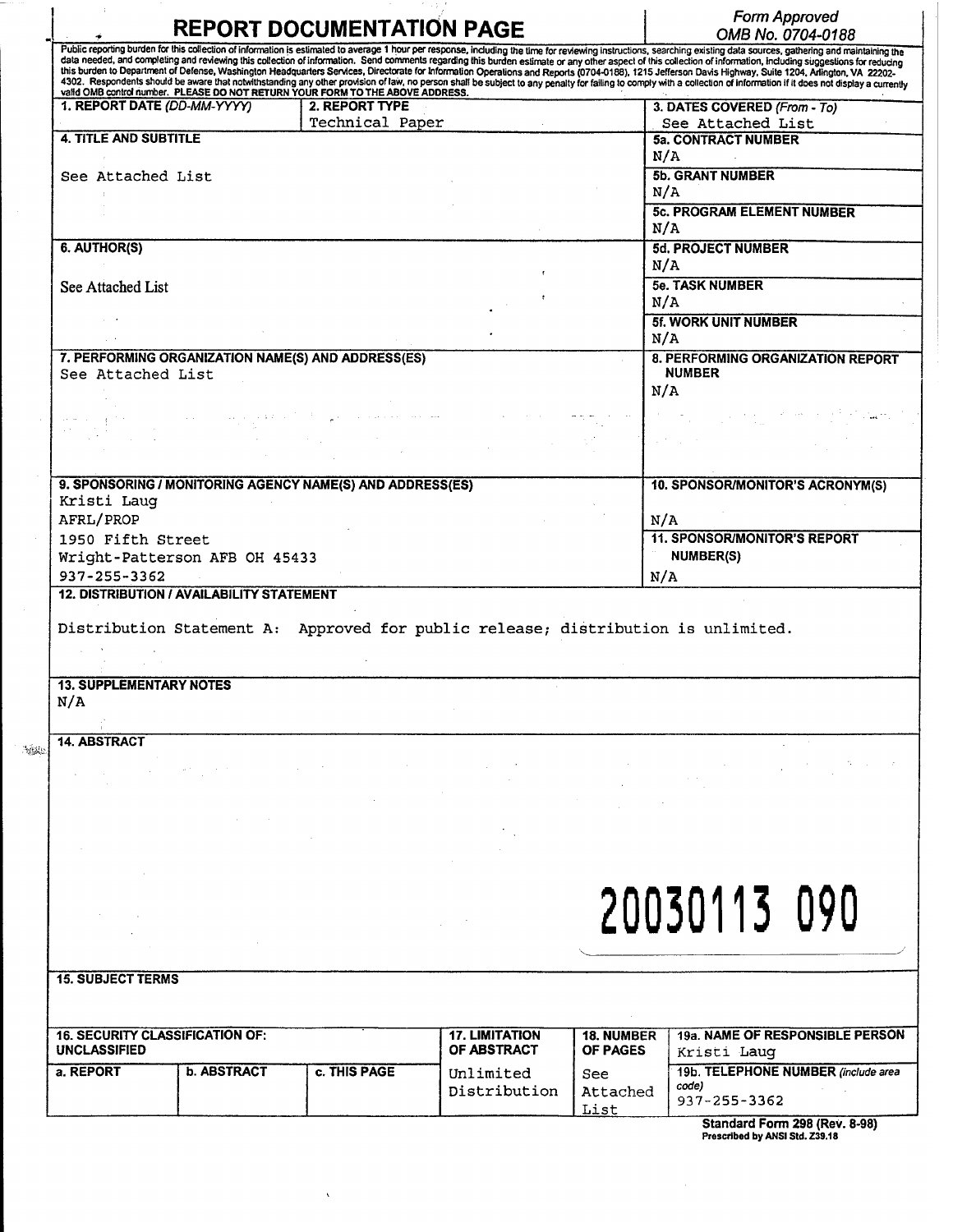| TITLE                                                                                                                           | <b>AUTHORS</b>                                          | DATES                                      | <b>PAGES</b>          |
|---------------------------------------------------------------------------------------------------------------------------------|---------------------------------------------------------|--------------------------------------------|-----------------------|
| The Place of Solar Thermal Rockets in space                                                                                     | C. Selph<br>ن                                           | <u>May 81</u>                              | $\boldsymbol{z}$      |
| Solar Thermal Propulsion from Concept to Reality                                                                                | Karl J. Iliev                                           | <b>Aug 1996</b>                            | 듸                     |
| Solar BI-Modal System Concept: Mission Applications,                                                                            |                                                         |                                            |                       |
| A Preliminary Assessment                                                                                                        | Kristi K. Laug, Michael R. Holmes<br>Kurt O. Westerman  |                                            | n                     |
| Dual-Propulsion Technology Reusable Orbit Transfer Vehicle Study                                                                | Travis Elkins, Terence Galati                           |                                            |                       |
| One Dimensional Model of a Solar-Thermal Thruster Using a Porous<br>Studies of Hafnium-Carbide Wafers using a Thermogravimetric | Domingo G. Castillo, Paul F. Jones<br>Michael R. Holmes |                                            |                       |
| Absorber/Heat Exchanger                                                                                                         |                                                         | October 15, 1993                           |                       |
| or use in a Solar Calorimeter<br>Evaluation of Hafnium-Carbide Wafers                                                           | Kristi K. Laug, Alan J. Baxter                          |                                            |                       |
| Solar Thermal Propulsion Experiments Design<br>Porous Disk Test Bed Report of Results                                           | Kristi K. Laug<br><b>Richard Hurtz</b>                  | 1996                                       | Ξ                     |
| The Solar Propulsion Concept is Alive and Well at the Astronautics                                                              |                                                         | Aug 10, 1990                               | শ্ৰ                   |
| Laboratory                                                                                                                      | Kristi K. Laug                                          | Nov 26, 1993                               | $\mathbb{R}$          |
| Developed for an SRS<br>Technologies Solar Concentrator<br>Foam Inflated Rigidized Truss Structure                              | Dean M. Lester, David M. Cannon                         | 1996                                       | 예                     |
| Fabrication of Thin Film Concentrators for Solar Thermal Propulsion<br>Applications                                             |                                                         |                                            |                       |
| <b>boloid Concentrators</b><br>Scaling Characteristics of Inflatable Para                                                       | Mitchell Thomas, Gordon Veal<br>Cierow<br>Paul A.       | 1991<br><b>1991</b>                        | r                     |
| <b>AFRPL Solar-Thermal Rocket Activities</b>                                                                                    | C.C. Selph, G.J. Naujokas                               | March 1984                                 | ы<br>ຶ                |
| rformance on Concentrator<br>Dependence of Solar-Thermal Rocket Pe                                                              |                                                         |                                            |                       |
| A Comparison of the Performance of Seamed and unseamed Inflatable<br>Performance                                                | Michael R. Holmes, Kristi K. Laug                       | 1995                                       | 의                     |
| Concentrators                                                                                                                   | Arthur Palisoc, Mitchell Thomas                         | 1995                                       |                       |
| and Process Engineering<br>Society for the Advancement of Material                                                              | Thomas C. Walton, James V. Crivello                     |                                            | $\mathbf{a}$<br>$\Xi$ |
| Ideal Performance of Off-Axis Paraboloid Concentrators for Solar<br><b>Thermal Propulsion</b>                                   |                                                         |                                            |                       |
| e Concentrator for Solar<br>A Performance Evaluation of an Inflatabl                                                            | Michael R. Holmes                                       |                                            | ٣                     |
| <b>Thermal Propulsion</b>                                                                                                       | J.P. Paxton, M. R. Holmes                               |                                            | $\mathbf{r}$          |
| Prediction of the Response of a Polyimide Concentrator for Solar                                                                | Paul A. Gierow, William R. Clayton,                     |                                            |                       |
| <b>Thermal Propulsion</b>                                                                                                       | James D. Moore                                          |                                            | œ                     |
| The Long Term Storability and Expulsion ofRocket Propellants<br>Inflatable Concentrators for Solar Themal Proulsion             | William R. Clayton, Paul A. Gierow                      | 1992                                       | ۰                     |
| and Oxidizers                                                                                                                   | <b>Gordon David Elder</b>                               | 1987<br>$\frac{\text{Aug }13}{\text{Arg}}$ | s                     |
| Prediction of the Response of a PolyimideConcentrator forSolar                                                                  |                                                         |                                            |                       |
| Conceptual Design Study of a Solar Concentrator<br><b>Thermal Propulsion</b>                                                    | Paul A. Gierow, James D. Moore                          |                                            | Ξ                     |
| PL (OLAC)/RKAS Concentrator Information                                                                                         | R. Prasinghe, Kristi K. Laug<br>Michael R. Holmes       | Feb 11, 1993                               |                       |
| Dependence of Solar-Thermal Rocket Performance on Concentrator                                                                  |                                                         |                                            | ని                    |
| Performance<br><b>Thruster Interface</b>                                                                                        | Michael R. Holmes, Kristi K. Laug                       | 1995                                       | 의                     |
| <b>Cunulative Power Plots</b>                                                                                                   | Michael R. Holmes<br>Kristi K. Laug                     | May 4, 1994                                | $\mathbf{z}$<br>5     |
|                                                                                                                                 |                                                         |                                            |                       |
|                                                                                                                                 |                                                         |                                            |                       |
|                                                                                                                                 |                                                         |                                            |                       |
|                                                                                                                                 |                                                         |                                            |                       |
|                                                                                                                                 |                                                         |                                            |                       |
|                                                                                                                                 |                                                         |                                            |                       |
|                                                                                                                                 |                                                         |                                            |                       |

 $\bar{\gamma}$ 

 $\sim 10$ 

 $\sim$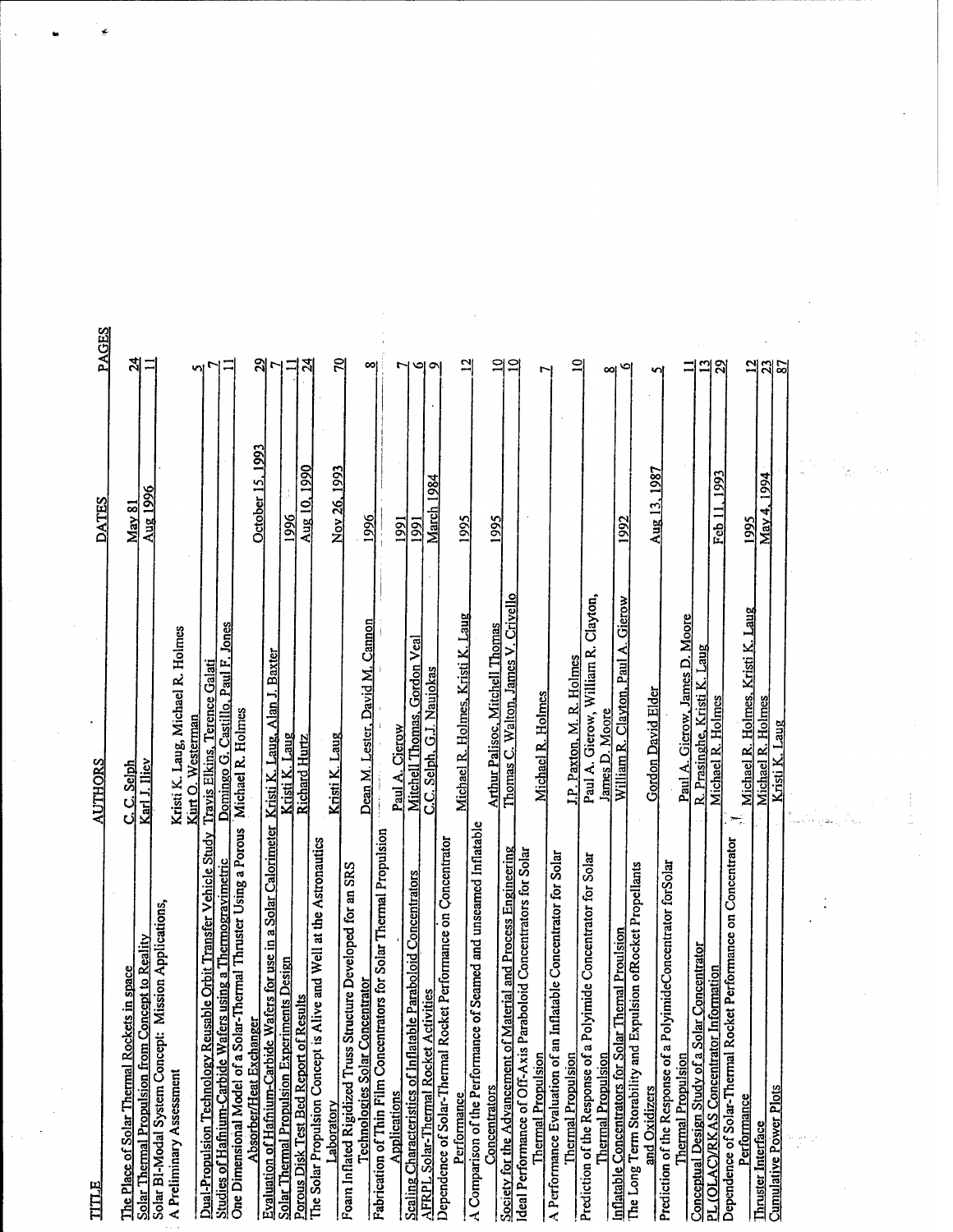**Solar Engineering ASME 1991**

## **FABRICATION OF THIN FILM CONCENTRATORS FOR SOLAR THERMAL PROPULSION APPLICATIONS**

**Paul A. Gierow** SRS Technologies Huntsville, Alabama

# **DISTRIBUTION STATEMENT A Approved for Public Release Distribution Unlimited**

### **Abstract**

Development of Solar Powered Rocket Engine systems depends heavily on demonstrating the technology for lightweight space-deployable solar concentrators. Large elliptically-shaped thin film reflectors can be packaged with other solar-powered propulsion elements and deployed in low earth orbit. A significant step in demonstrating the feasibility of fabricating large lightweight deployable concentrators has been accomplished. Thin film casting and coating techniques for fabricating thin film concentrators have been demonstrated. These techniques have significant promise for extrapolation to large highly accurate concentrators. The concentrators achieve a low weight/area ratio and high concentration ratio by utilization of spin casting and subsequent creep and/or relaxation forming processes. These processes use newly developed polyimide materials supplied by Langley Research Center (LaRC).

This paper will summarize continuing research to develop methods to fabricate parabolic thin film membranes. The research has included selecting candidate thin film materials through a materials testing and evaluation program. Reflector fabrication and forming techniques were evaluated. Analytical models to represent forming techniques were developed. Thin film polyimide membranes using the selected techniques were fabricated. The facilities and equipment for constructing the spin cast concentrators are also presented.

### **Introduction**

Providing lightweight, highly accurate reflectors for space applications has been a goal of researchers for many years. Thin film reflecting material formed to a precise curvature has the advantages of weight, cost, and packaging. Lightweight large reflectors have many current and future space-related applications. Solar thermal propulsion, solar dynamics systems, lunar soil processing, and large RF and microwave antennas are goodexamples. The useof newly-developed thin filmpolyimides to fabricate large reflectors can be appliedto meetthe needs of the space-related applications.

A solar thermal propulsion system with inflatable solar concentrators was originally described by Eriche in 1956 (ref.1). This concept was further defined by Electro-Optical Systems, Inc. (ref.2) duringthe 1960's and by Rockwell International (ref.3) in 1979. The Solar Powered Rocket Engine is expected to produce specific impulses of 900 to 1200 seconds. This is over two to three times that of conventional liquid hydrogen/ oxygen engines. This performance would significantly improve travel from low earth orbit to geostationary earth orbit and other planets.

Based on past study results, the solar thermal propulsion concept (STPC) currently requires the use of two large, highly accurate inflatable concentrators. The concentrators are portions of a large paraboloid of revolution about the vehicle as shown in Figure 1. The shape of the concentrators is an off-axis, clam-shelllike shape. The feasibility of STPC depends of the development of a technique to fabricate, package, and deploy large, highly accurate thin film concentrators.

Constructing concentrators by seaming flat curved shape sheets together has been a relatively unsuccessful method for manufacturing accurate parabolic shapes. Typically, large inflation pressures are needed to remove the seam distortions and overall reflectorinaccuracies duetothe seaming methods. An alternative method investigated was to creep form seamed Kapton sheets into doubly curved off-axis parabolic shapes. The Kapton films are only available in widths much smaller than the end item reflectors that are desired. The material properties of the polyimides also vary in machine direction and with film thickness. The disadvantages of creep forming "offthe-shelf" polymer films led to investigating and developing techniques for constructing reflectors using polymer films developed by NASA Langley Research Center (LaRC) for space applications.

A thin film test apparatus was designed and fabricated to evaluate candidate thin film materials. Extensive uniaxial and limited biaxial testing of candidate film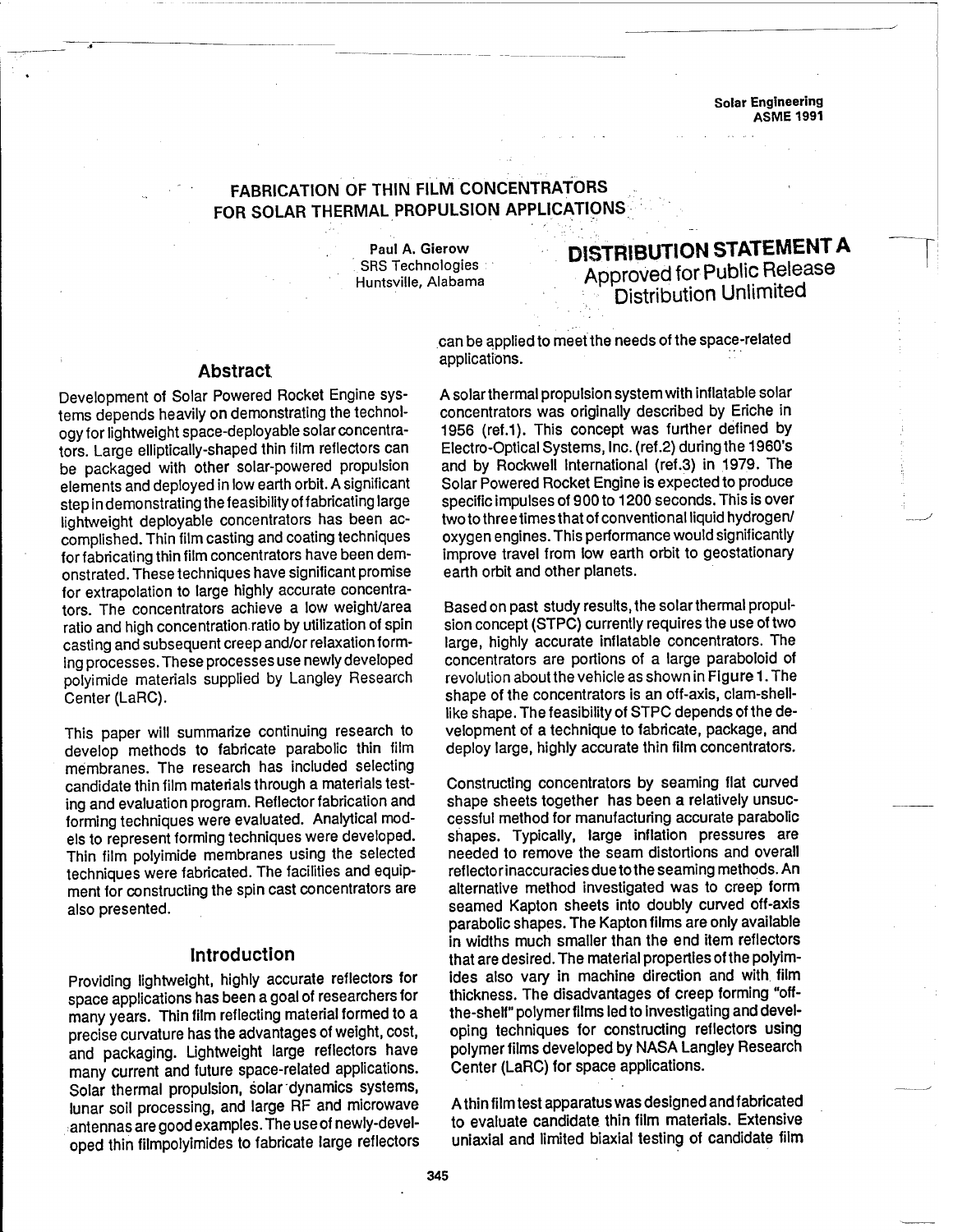$\sim_{1}$   $\mathcal{A}^{(1)}$ .<br>Igtfar i



Figure 1. A Solar Thermal Propulsion Unit

materials properties was performed, and the resulting data was analyzed and compiled in a design handbook. Studies concerning specific refinement procedures for solar, concentrator fabrication processes were conducted. This involved relating the data accumulated in the materials testing to the design of concentrator models constructed.

An analytical model for the membrane creep forming process was developed and utilized for the effort. It was initially intended to predict the temperature distributions of a forming oven during the pressure creep forming process. The capability of describing and monitoring otherfilm curvatureforming processes was included in the model as additional concentrator manufacturing processes developed. Physical models were built and design studies were performed to delineate problem areas in the design and fabrication of the concentrators. A creep formed spin cast on-axis reflector model was successfully constructed and tested. An off-axis mandrel cast reflector model was also constructed using the spin cast technologies.

## **Evaluation of Thin Film Polyimides**

Candidate thin film polyimides were evaluated and selected for use in the fabrication of doubly curved reflectors. The reflector fabrication methods used depends primarily on the material properties of the thin films. The behavior of the thin film materials during the reflector forming and recovery process, as well as the long term film stability, is of importance. The forming processes aretypically done at elevatedtemperatures between 100 and 300°C. Material properties at these elevated temperatures for commercially available films are not published and not known for the LaRG polyimides. A material test apparatus was designed and fabricated in order to test and characterize the polyimide materials. The test apparatus is used to simulate the forming processes with the candidate thin film materials.

## Material Test Apparatus Description

The test apparatus that was designed and fabricated is shown in Figure 2. The test apparatus includes the necessary design features for testing the thin films. The test apparatus has many attributes which are used to test the polyimide materials used for the construction of the membranes.

The polyimide testing system is comprised of atesting machine, temperature chamber, and data logging/ processing system. The testing system is capable of performing materials characterization tests such as:

- Relaxation/Recovery
- Creep
- Constant Strain Rate
- Modulus of Elasticity
- Thermal Expansion
- Cylinder Pressurization (Biaxial) Tests

A data acquisition system includes a Macintosh II which collects andstores datafrom several instrumentation devices. The instrumentation devices indicate the testing parameters such as oven temperature, load, pressure and strain of the material during the test. A temperature chamber is available for determining the thermal expansion/contraction coefficient. The temperature chamber can also be used for investigating the recovery of residual stresses due to the manufacturing process of the thin films. The amount of recovery is an important property that can be deter-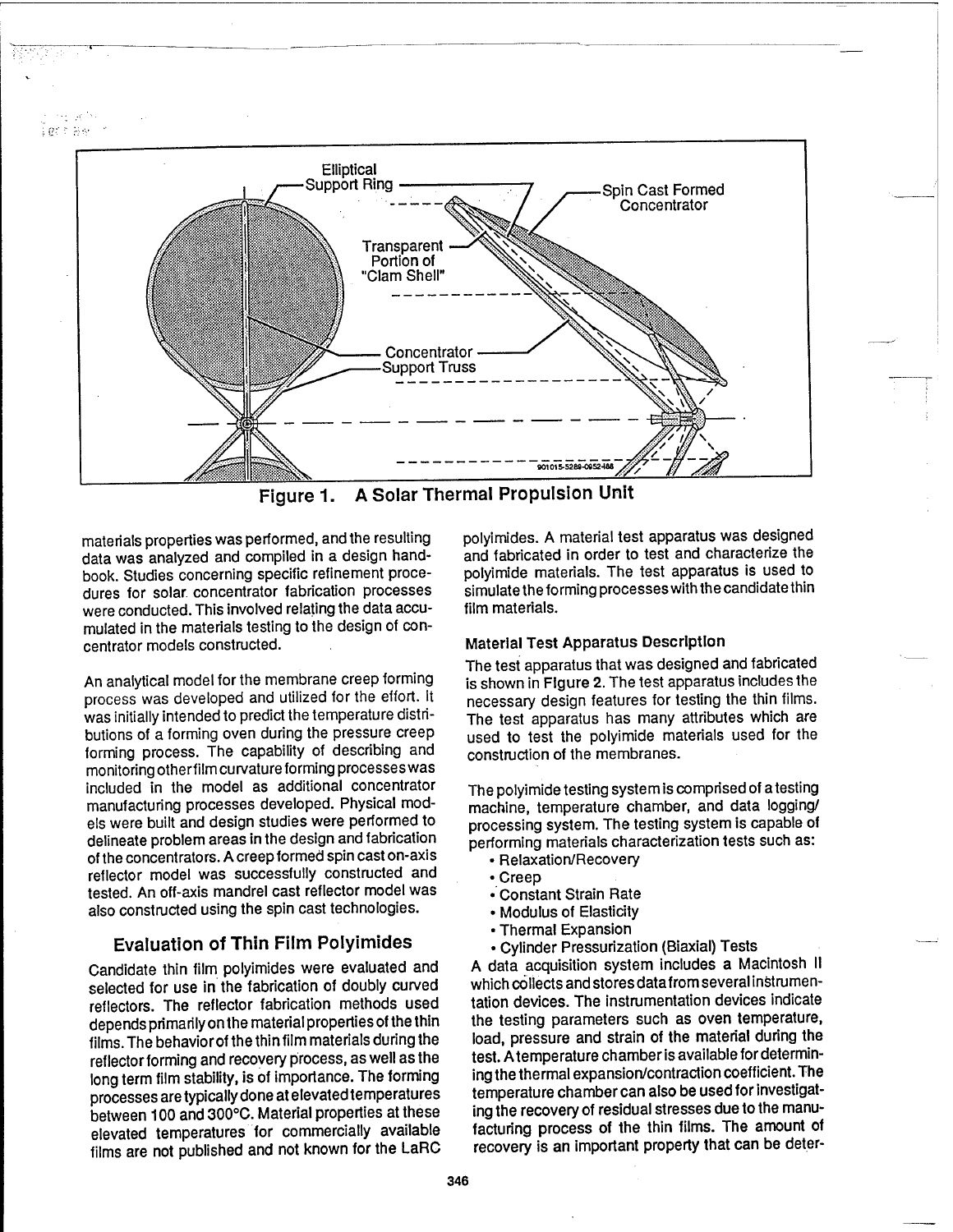

Figure 2. The Material Test Apparatus

mined and quantified experimentally with the thin film test apparatus. The complete forming processing steps can be simulated on a test sample using the test apparatus. The tests can indicate the best forming method that results in **a** film that is the most stable following the process. The material properties determined by the test apparatus are also necessary in constructing analytical models of the forming techniques.

indicates thatthe material has no permanent deformation under similar loading conditions which yield **a** permanent set for .5 mil Kapton material. Relaxation tests also indicated that the <sup>1</sup> mil Kapton material was not suited for relaxation forming because of the lack of stress relaxation and **a** large recovery of the deformation upon releasing the material.

By contrast, the .5 mil material relaxed and did not recover as much strain, resulting inthe desiredpermanent set. The test results raised many questions with regard to the material properties of Kapton at the creep forming temperatures. Material processing differences during manufacturing account for the varying material properties for the .5 and 1 mil Kapton. The test

## **Polyimlde Materials Test Results**

The initial testing of materials was limited to commercially available films. Kapton Type H, Upilex R and S, and Apical polyimide films were evaluated at the creep formingtemperatures. The purpose of the tests was to fully characterize the thin films at the creep forming temperatures. The test results would then be supplied to an analytical model to predict the temperature variations needed in **a** forming oven to produce the desired parabolic shape. The undesirable test results of the commercially available films led to the investigation of LaRC polyimides.

### **Kapton Test Results**

Kapton's deformation was defined to be "creep like" because a time-dependent strain occurs around 300°C. Atypical creep curve of .5 mil Kapton is shown in **Figure 3.** Kapton also has different recovery properties in the rolled and transverse machine direction because of the manufacturing processes. The directional properties cause problems when creep forming the materials into parabolic shapes. Uniaxial creep and relaxationtests wereperformedusing Kapton with thicknesses of .5 and <sup>1</sup> mil. The results of the tests indicate that there are dramatic differences in .5 mil and <sup>1</sup> mil Kapton with respect to creep forming the material. **Figure 4** indicates creep of <sup>1</sup> mil Kapton at **a** constant load and an elevated forming temperature. The maximum creep strain of the material during the test was less than two percent. The final strain following recovery was nearly zero percent. The graph





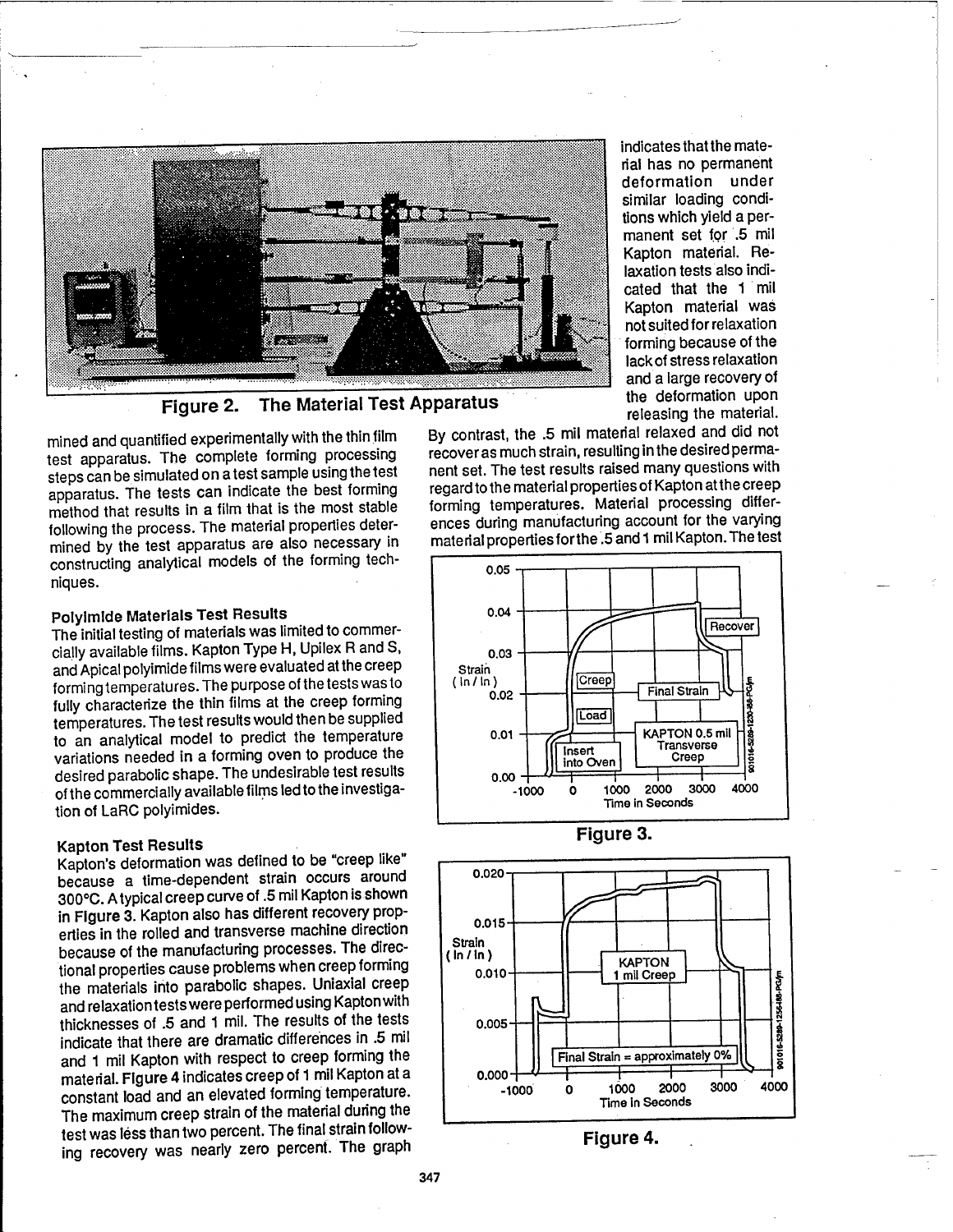results indicated that the Kapton forming properties vary with material thicknesses and manufacturing direction. These test results are detrimental when forming flat sheets into doubly curved shapes. Similar material properties of Apical and Upilex led to the investigation of newly-developed polyimides.

#### LaRC Polylmlde **Materials**

The family of materials developed by LaRC include both heat imidized and chemically imidized polyimide films (ref.4). The chemically imidized is reversible; it can be redissolved and used again. Further, since the materials may be obtained in solution and then cured, any size/thickness film may be produced without seams. A spin casting technique has been used to manufacture the film in the laboratory. The film size is only limited by the size of the spin table and facility equipment.

An LaRC material used is powdered polyimide BTDA+4,4'ODA and DMAC solvent. The film is heat imidized and must be cured at temperatures around 300°C. Thefilm acts as athermoplasticin nature atthe elevated forming temperatures. Another polyimide used is 6F+BDAF polyimide made by LaRC. This film is chemically imidized and does not require heat imidizing. This film is reversible and can be redissolved with the solvent and reused. Alternative low coefficient of thermal expansion materials are currently under investigation at LaRC. These improved polyimides may be selected for evaluation as the materials are further developed and improved.

The creep forming process of Kapton is quite different than the thermoplastic forming nature of the spin cast polyimides. The spin cast material is defined to be "thermoplastic in nature" because at a temperature of 250°C the material deforms plastically with no time dependent strain. The spin cast films also do not have the directional material variances because they are cast and cured in a circular fashion. In the spin casting process, the thickness of the film is varied by varying the viscosity of the solution used (ref.5). The surface smoothness, the characteristic that controls the achievable specularity of the reflector, is controlled by the substrate surface quality upon which the film is cast and the film stress provided while in the operational configuration.

### Analytical Modeling

The objective of the analytical modeling was to develop, adapt, and refine an analytical model of the membrane creep forming process. The model was developed to enable forming parameters to be evaluated to define a process for manufacturing concentrators using the temperature profiled controlled uniform pressure creep forming process. As the project proceeded, the objective and the analytical model capability evolved to include description and monitoring of other variations of curvature forming processes such as mandrel controlled relaxation forming of polyimides.

Major milestones accomplished as a result of the modeling effort include; an extensive literature survey related to thin films, a review of software applicable to analysis of thin film structures, development of a pre/ post-processor, data reduction techniques for incorporating test data into the numerical model, and finite element model development and verification. In addition to model development, techniques, and guidelines for numerically efficient implementation have been formulated.

The commercially available finite element code ABAQUS was used for the modeling effort. The capabilities of the finite element modeling were quantified for several aspects of the analysis required to support the development of thin film solar concentrators. Procedures, techniques, and guidelines were established for various aspects of modeling thin film membranes. It was demonstrated that ABAQUS could accurately incorporate geometric nonlinearity and viscoelastic material behavior into analysis of thin film membranes subjected to a variety of thermal and loading conditions.

The studies that were conducted have shown that ABAQUS modeling can be used as a powerful tool for analyzing reflectorforming or other aspects ofthinfilm reflector design. The modeling techniques have been refined to the point of being applicable to actual design problems. Additional finite element modeling is planned to model the emerging forming procedures developed for the spin cast polyimides.

### **Reflector Forming Methods**

Ideally a thin film concentrator would be constructed to a desired shape without any seams or discontinuities. Large thin film reflectors constructed from flat stock material would require seaming because film materials are typically only available in widths less than 2 meters. Any double curving of the stock film must be achieved by processing, such as creep forming. Gores, flat or doubly curved, must then be assembled to form a large area reflector. Assembly control of all the stresses at the seam is difficult. Even if a completely stress-free, wrinkle-free, seam is achieved, the reflector is no longer homogeneous across the surface. When a stabilizing force is applied to hold or further shape the reflector this non-homogenity tends to result in flats or scalloped across the reflector, a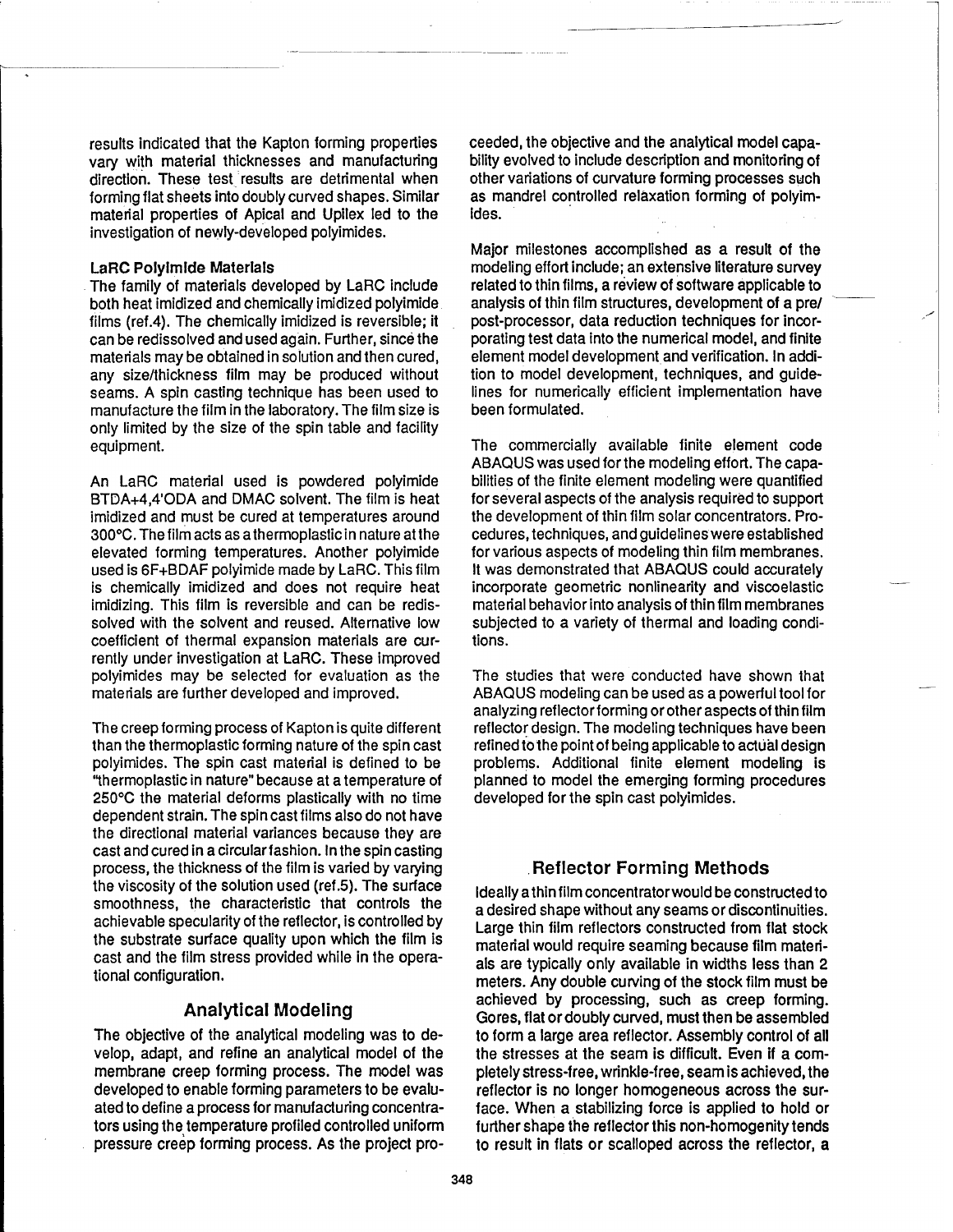major source of figure error. For this reason, reflectorforming methods using spin cast polyimides were developed. Casting processes can be used that would only result in mold lines when fabricating large 20 meter concentrators.

There are avariety of methods that canbe usedtoform parabolic membranes with the cast polyimides. Several of the techniques have been used in past research efforts to form Kapton Type H into off-axis parabolic shapes. Free forming of the membranes has been done successfully with the heat imidized polyimide material. Casting over doubly curved mandrels has also been successful with the LaRC provided materials. Figure 5 depicts the free forming of the heat cured polyimide in the forming oven. The free forming of materials typically forms to a spherical shape with deviations toward the outside boundary conditions of the

## Casting and Forming Hardware

The equipment required for the spin casting and heat curing of the polyimide, which are presently available, are a spintable, clean room, and heat curingoven. The facility and equipment are shown in Figure 6. The equipment resides in a high bay facility and is presently being enlarged to cast up to 9-meter diameter one-piece membranes. The spin table shown in Figure 7 is currently used to cast films up to 2 meters in diameter. The spin table has been used to. cast the films flat as well as castingonoff-axis and symmetrical mandrels.

The spin table is enclosed in a clean room to minimize dust particles that collect during the film casting process. The clean room incorporates a positive flow envi-



ronment control method. The casting of the film requires low humidity which can be achieved with the ventilation system. A positive flow system keeps the concentrations of the evaporating fumes well below safety standards forthe off-gassing of solvent fumes. The insulated curing oven is convective and radiant heated. The oven temperature can be controlled to 320°C. The oven includes a door opening and sliding track system to interface curing and forming table.

Figure 5. Free Forming of Heat Cured Polyimide in the Forming Oven

support frame. The nature of the polyimide does not form well until above the 250°C temperature. This characteristic can be used advantageously depending on the forming methods used.

Thin film casting and coating techniques using the LaRCthinfilmshasbeendemonstratedforcastingtwo meter polyimide films. Methods for fabricating large parabolic membranes are currently being refined. The most promising candidate forming processes, in addition to free forming, are relaxation forming over a mandrel, and direct film casting and removal from a mandrel. These casting processes have significant promiseforexpansionto large 10-20 meterconcentrators.

The current casting equipment is being enlarged to cast one piece thin polyimides up to 9 meters in diameter. The increased casting size will enablefabricationof large polyimide parabolic shapes. The increased size of the equipment will initially be used to fabricate large flat membranes to refurbish a Heliostat located at the Astronautics Laboratory.

## **Conclusion**

The results of the research to date have led to fabrication of spin cast, one piece, polyimide concentrators without seams. Analytical models have also been developed to evaluate forming operations. A material test apparatus was also constructed that will support continued refinement of polyimide casting materials. Fabrication procedures have also been developed that will be extended to larger polyimide casting. The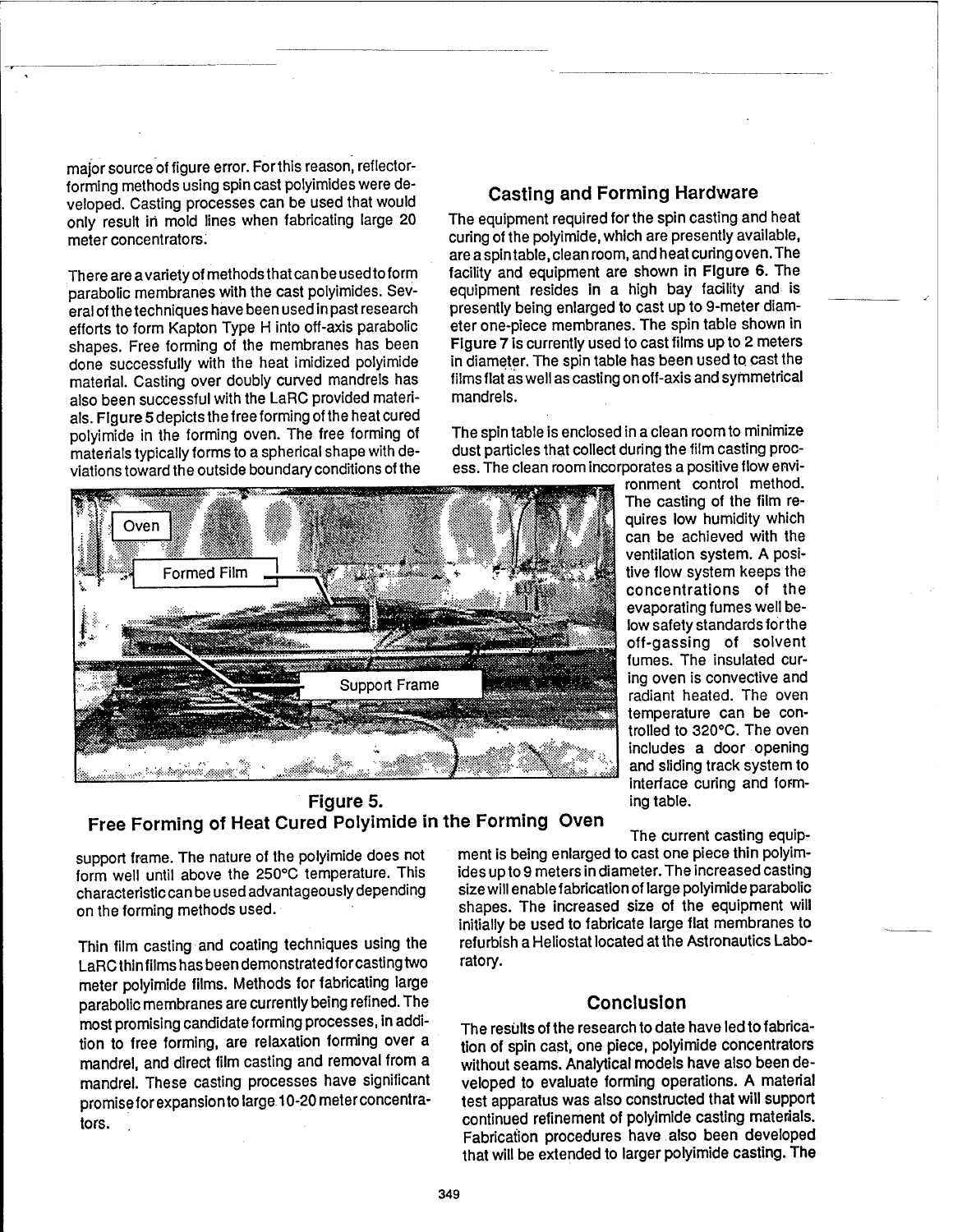

**Figure 6. Clean Room with Spin Cast Table and Instrumented Thermal Control Systems**



**Photograph of Clean Room with Spin Cast Table and Instrumented Thermal Control Systems**

increased size capabilities of the casting equipment will enhance the production processes to fabricate large off-axis concentrators for the solar rocket flight article test planned in the near future.

Additional studies should be done to develop reflective surface support and tensioning technologies for future development. The current tensioning method considered the most practical technology for initial flight testing of the solar thermal rocket deployment and rigidizationis the inflation method. For long-term mission survivability goals to be met, in the face of concentrator pressure window darkening and micrometeoroid puncture leakage, it is imperativethat afilm support tensioning technology not requiring continuous pressurization be developed. The support tensioning developed should be able to meet the specific weight and concentration ratio goals of the solar-powered rocket. Alternative technology options such as electrostatic tensioning, inflation deployed then rigidized, and elastically deployed concentrators are candidate technologies that should be further researched. All of these advanced technologies would incorporate the spin cast methods that have been developed under the current research effort.

### **Acknowledgements**

This research and development is currently being supported by the Air Force Astronautics Laboratory, Edwards Air Force Base, California. Ms. Kristi K. Laug has served as the technical

monitor of the effort. United Applied Technologies served as a subcontractor under the effort. Dr. Anne